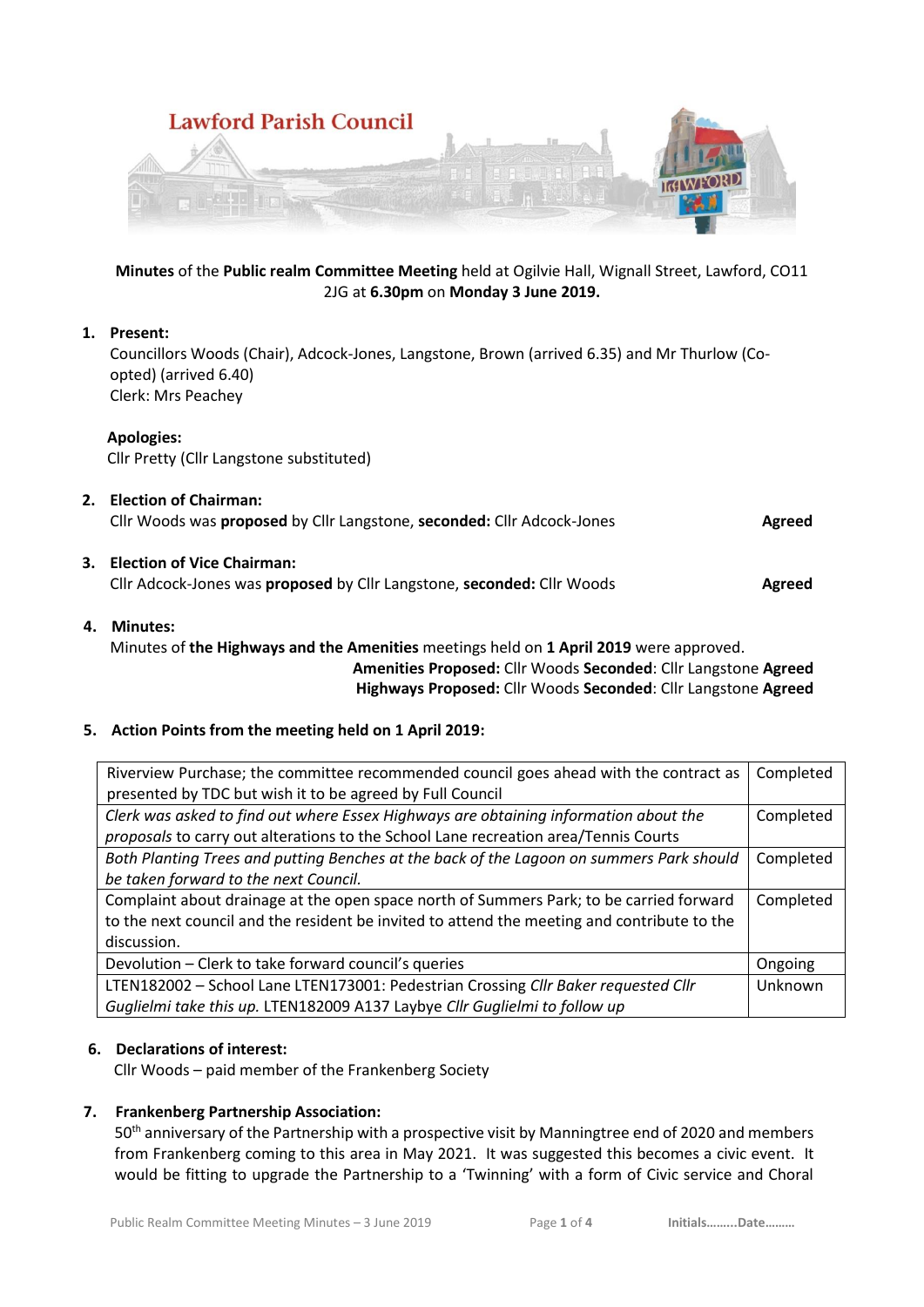singing. It was proposed Lawford seek support from Manningtree and Mistley to enable the Partnership to be upgraded to a 'Twin'.

# **Proposed:** Cllr Adcock-Jones **Seconded** Cllr Brown **Agreed**

Clerk was requested to write to Manningtree and Mistley **Action** 

## **8. VE Day 75:**

75<sup>th</sup> Anniversary of VE day 8th-10<sup>th</sup> May 2020.

Clerk was requested to write to Manningtree and Mistley Councils to gauge interest in being involved with an event. **Action** 

## **9. Chairman's Report & Suggestions:**

*Previously circulated for your consideration - Cllr Langstone*

## **10. Contract to empty Council's bins;**

Awaiting investigation results by TDC. In light of the time TDC are taking and the increased population/estates in Lawford suggestion council review bin placement and take this to TDC requesting contract to empty. Possibility of tasking Council's handyman with emptying those on/near playing fields? Following a survey by Cllr Langstone Council currently has 28 bins (dog and refuse) Contract agreed to in March 2015 provides for 17 refuse and 9 dog bins being emptied by TDC at no cost. Clerk was requested to ask TDC to come out and survey the bins with a member of council.

**Action**

## **11. Annual Play Inspections:**

- a) Results circulated all were satisfactory.
- b) Cllr Langstone had carried out a survey of councils play areas and highlighted the below issues:
	- *i.* Concrete/brick structure (Anglian Water?) in Waldegrave Way has a metal rod on the top and could be a trip hazard. *Clerk requested to obtain a quote from Council's Handyman to make safe with fencing or similar together with a sign advising not to be climbed on and council take no responsibility for injuries caused if doing so.* **Action**
	- *ii.* Suggestion Council look to replace equipment removed from the School Lane play area.

**Action** *iii.* The play equipment for older children at School Lane is old and out of date and suggested council could look at a plan for replacing. Place on agenda following feasibility study for 3G pitch. **Action**

# **12. Riverview:**

a) Purchase is ongoing – Birkett Long advised council have approved the terms.

# **13. School Lane:**

- a) Replacing/renovating Tennis Courts 3G pitch. Talks/plans are ongoing and Mr Thurlow will update council with progression.
- b) **Decision for new council;** whether to remove netting around Tennis Courts and either leave as a hard surface or return to grass. Mr Thurlow advised he has received a quote for £15,000.00 to return the courts to grass and is awaiting a further quote. It was suggested this could be incorporated in the plan for a 3G pitch.

# **14. Strawberry Fields/Summers Park - New Play Area:**

a) Trees to shade the Play Area at Summers Park – b/fwd from previous Council. Trees supplied by the Woodland Trust are 20-60cm saplings and will reach head height (depending on how they are looked after) in 8yrs or so. They do not provide mature trees. Following discussion, it was agreed the Clerk should apply for the trees that will be dispatched in November. **Action**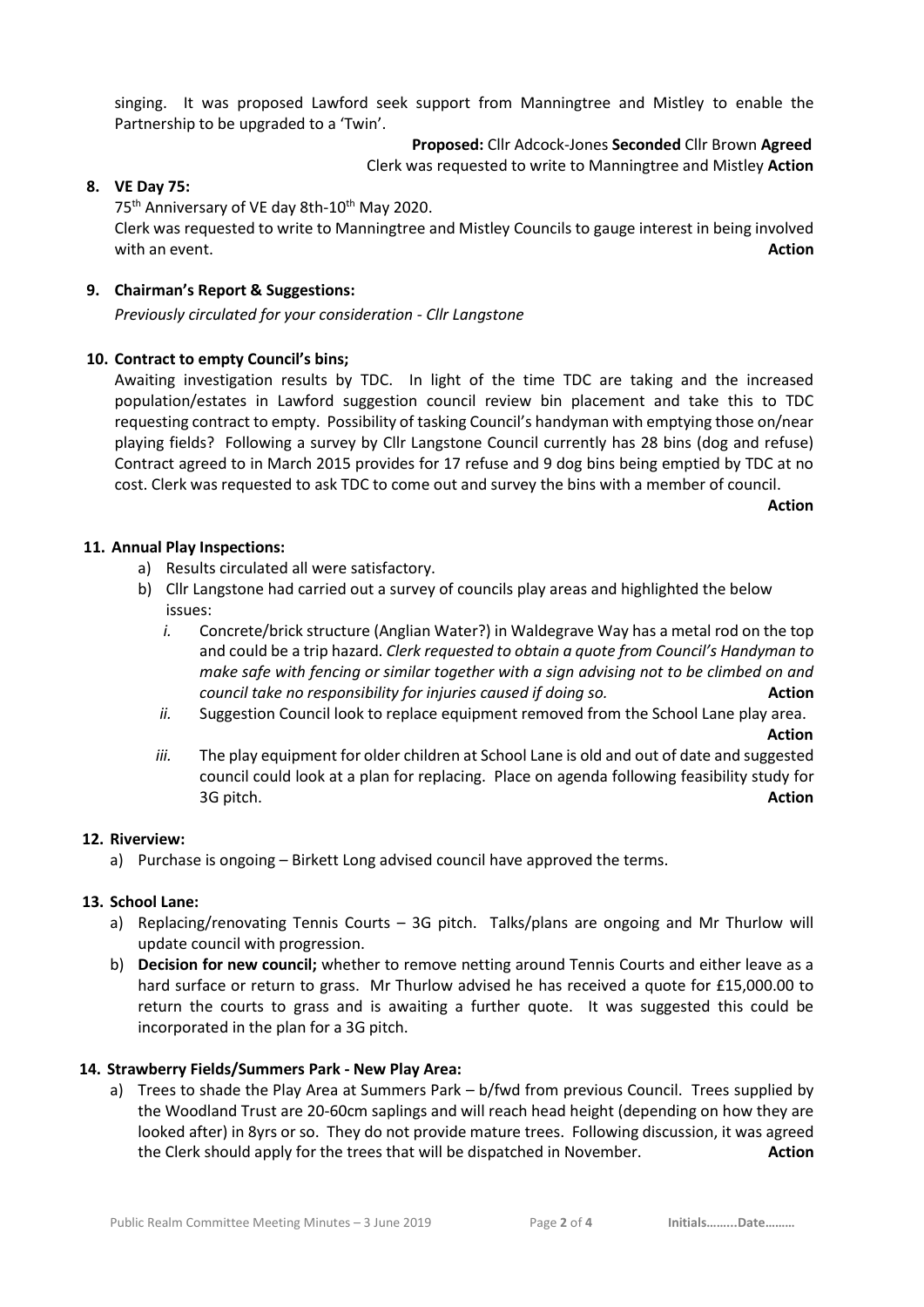- b) Update regarding work start date to join up paths at Riverview/Summers Park Mr Thurlow has/is applying for Grant funding to CIF, Essex Community Foundation and the replacement for the 'Big Society'.
- c) Complaint about drainage at the open space area north of the new Summers Park field extension and south of the new drainage lagoon was received from a resident who was present at the meeting. Following discussion the resident was satisfied council was addressing the issue.

#### **15. Waldegrave Way**

No issues

## **16. Green Claims:**

Council were made aware of the 'Highways Highlights' article.

#### **17. Agreeing to events on council property:**

None received at the time of publishing agenda but the office has since received a request for the use of School Lane for the annual 5 a side tournament on 7 July 2019. Committee agreed this event should take place and the request should go to Full Council for formal approval. **Action**

## **18. Website:**

Going forward the new legislation regarding Websites will be factored in.

#### **19. Footway Repairs:**

- a) The scheme covers Essex and only 5 can be approved. None that LPC considered fulfilled the guidelines
- b) Clerk was requested to ask councils Handyman to investigate the growth of the grass/bank on the right-hand side of Cox's Hill – looking down the hill. **Action**

## **20. Devolution of certain works to Parish Councils;**

Clerk read the criteria received from 'ECC. It was agreed LPC had insufficient resource and information regarding costings/payment to make an informed decision.

## **21. HGV, Lorry Ban and Weight limits - School Lane:**

LTEN182002 – challenge to the response from Highways. Cllr Langstone awaits a response. It was suggested council investigate purchasing signs advising no HGV's or similar at an approximate cost of £400.00

#### **22. Wignall Street/Lawford Green– crossing points:**

To be carried forward pending the completion of houses on Lawford Green. As this is likely to be some time Clerk was asked to remove from coming agendas. **Action**

## **23. Long road:**

LTEN173001: Cllr Baker advised at the meeting of 3 December 2018 this may take 2years or more for resolution. Funding had not been allocated. The request was tendered in 2017 – *meeting was advised this is on the 2019/20 spend for approved schemes.*

## **24. Layby A137:**

LTEN182009 (Layby at Foxash) response received but unsatisfactory. Passed to Cllr C Guglielmi to follow up ref potential cost to make into a 'proper' layby – *update not available*